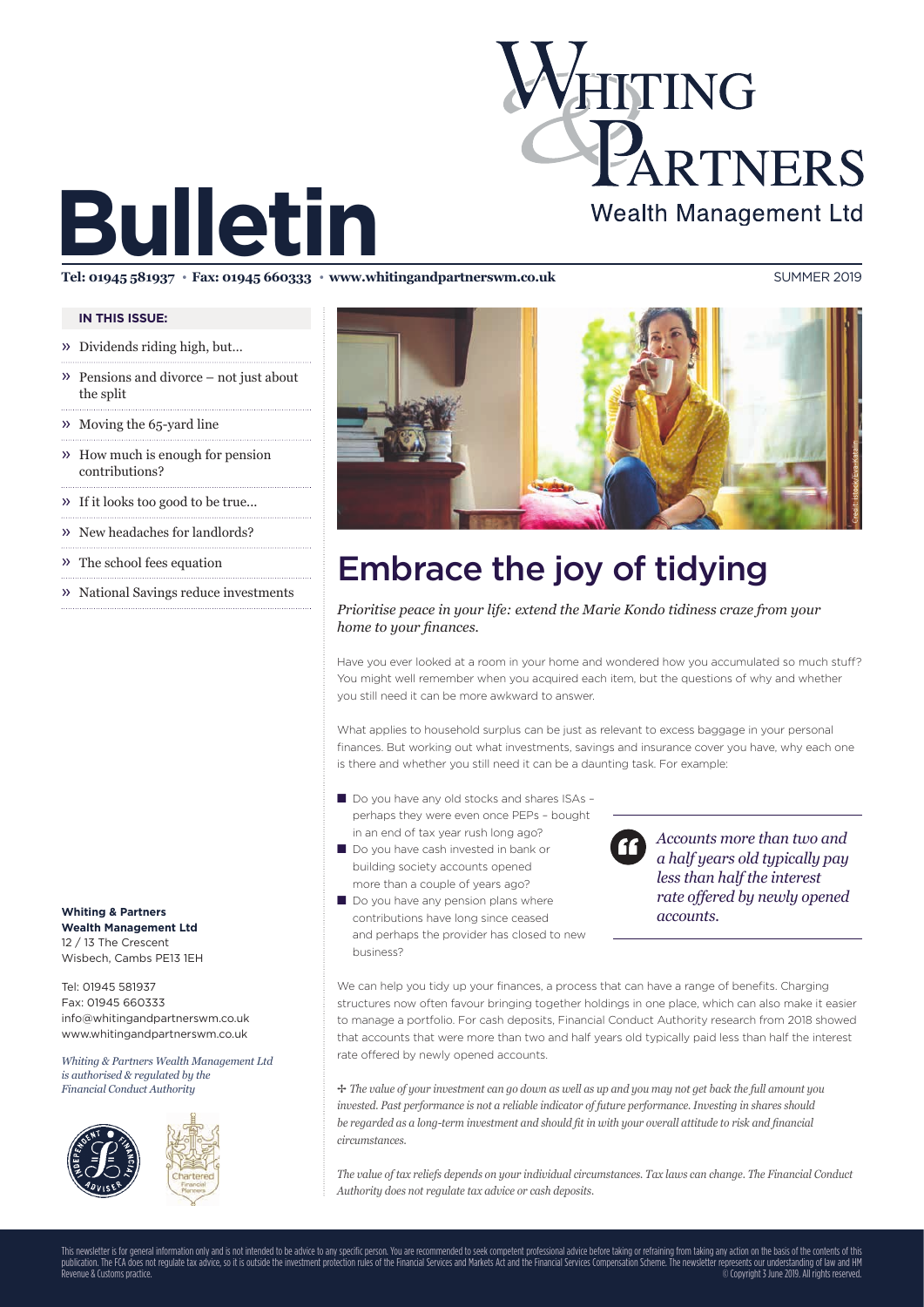#### **INVESTMENT**

## Dividends riding high, but...

*After enjoying bumper dividends earlier this year, shareholders faced the news that some high profile names have recently slashed their payouts.* 

UK-listed companies paid out £19.7 billion in the first three months of 2019 – a first quarter record according to Link Asset Services, with the value of dividends paid out through to 2018 rising by 85%. However in May, Vodaphone, Royal Mail and M&S all announced dividend cuts of 40%.

Companies usually share surplus profits as dividends twice a year. With any reductions having an impact on pension and ISA funds as well as individual shareholders, companies are reluctant to make dividend cuts, even when it may make economic sense to do so.

The early record figures have been attributed



to several one-off 'special' dividends. For example, the global resources company BHP Group paid a huge £1.7 billion dividend following the sale of its US shale oil interests.

Oil giants, utilities, pharmaceutical, tobacco and financial companies traditionally have had good track records for paying dividends. In contrast, smaller, fast-growing companies often pay low - or no - dividends, as surplus profits tend to be reinvested in the business. Investors

### Pensions and divorce – not just about the split

*When it comes to dividing up assets on divorce, pension rights can turn out to be one of the most valuable elements – and often the most overlooked.* 



Last October, the Financial Conduct Authority reported that employee benefit consultancies were recording "the average size of transfer at over £250,000". Such large values mean that pensions can currently represent the greatest asset to be considered as part of a divorce settlement.

In the UK, there are currently three main ways of dealing with pensions on divorce:

- **Pension sharing** The ex-spouse/civil partner's pension(s) are shared, with a percentage (or specified amount in Scotland) allocated to the ex-spouse/ partner. The shared element is either retained in the existing pension scheme or, more often, transferred to the ex-spouse's/ civil partner's scheme.
- **Pension offsetting** This option involves offsetting the transfer value against other assets. For example, one spouse might gain a larger share of the family home in

exchange for receiving no pension benefit from the other spouse.

■ **Pension attachment orders (pension earmarking in Scotland)** Under these arrangements, the ex-spouse/civil partner receives a proportion of the pension and/or lump sum when the divorced member starts to draw benefits (in Scotland it's just the lump sum that can be earmarked).

If you are involved in a divorce, expert quidance is essential to achieve a fair pension outcome. We can help:

- Explain how each of the options would work for you.
- Assess the transfer value that has been calculated for any benefits.
- Advise on any pension transfers required.
- Explain how you can improve your financial position at retirement.

✢ *The value of your investments and the income from them can go down as well as up and you may not get back the full amount you invested. Past performance is not a reliable indicator of future performance. Investing in shares should be regarded as a long-term*  investment and should fit in with your overall attitude  $to$  risk and financial circumstances.

*Occupational pension schemes are regulated by The Pensions Regulator.*

may also want to look at equity income funds. which focus on companies with good dividend track records.

Reinvesting these payments can create benefits from higher compound returns. However, dividends can also be a useful way for investors to earn an attractive income from their investments without having to dip into their capital. As so often in investment decisions, the devil is in the detail, now more than ever, so sound advice is crucial.

✢ *The value of your investments, and the income from them, can go down as well as up and you may not get back the full amount you invested.*

*Past performance is not a reliable indicator of future performance.*

*Investing in shares should be regarded as a long-term*  investment and should fit in with your overall attitude  $to$  risk and financial circumstances.

#### **PENSION RETIREMENT**

### Moving the 65-yard line

*Sixty-fi ve years old has long been considered a pivotal age. For example, the Offi ce of National Statistics splits the labour market into two main categories: aged 16 to 64 and aged 65 and over.*

Some concessionary prices are based on having reached age 65, which is still widely thought of as the age when men receive their state pension.

However, 65 ceased to be the state pension age (SPA) – for men and women – on 6 December 2018. It is now somewhere between four and five months beyond 65 years. By 6 October 2020, SPA will have reached 66. Five and a half years later another step up to 67 will begin, finishing in April 2028.

Coincidentally, National Statistics show that more than one in ten people aged 65 and over are in work. If this year's summer holiday makes you dream of retirement, don't get ahead of yourself. You might well be working beyond 65.

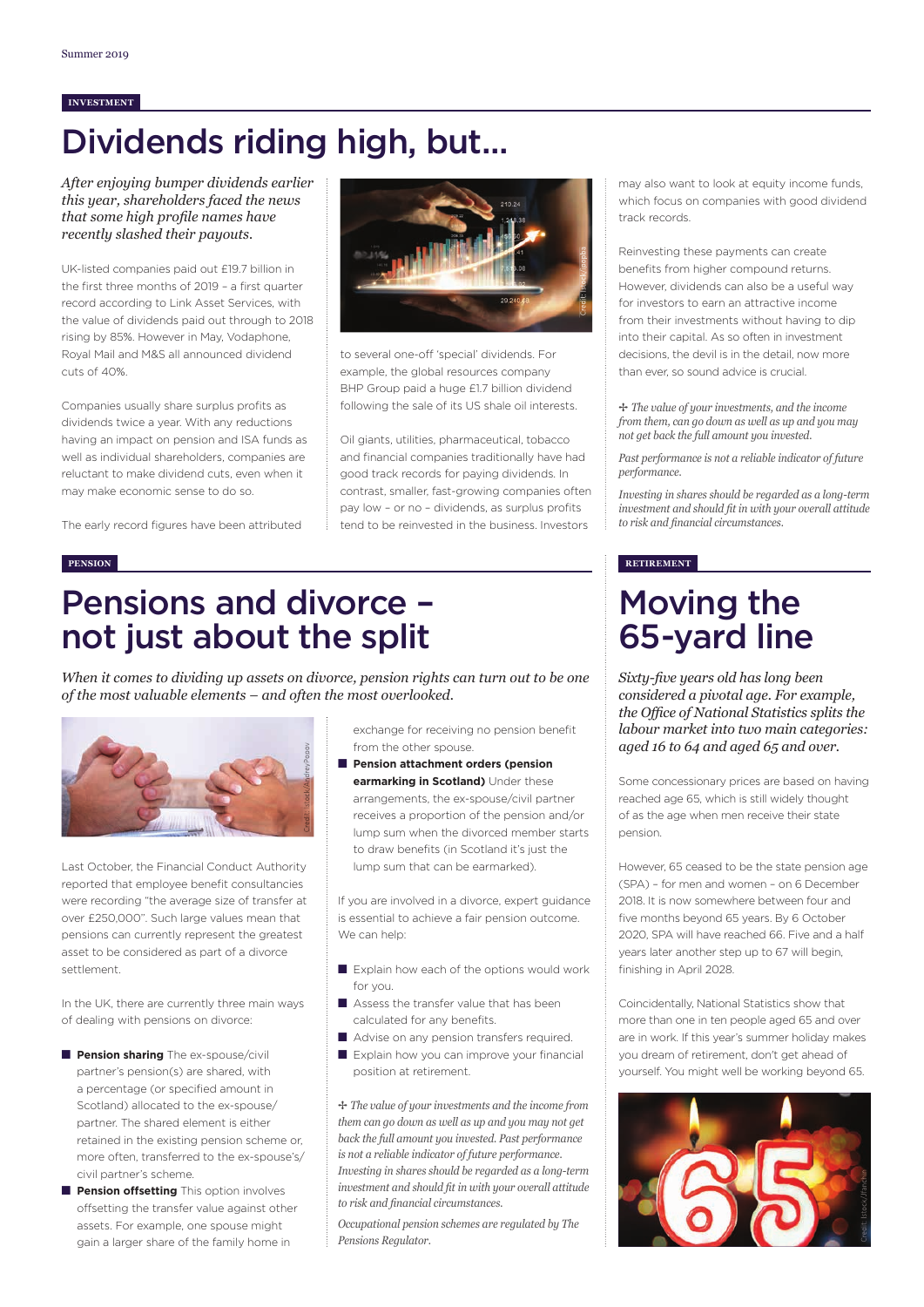

#### *Recent pension contribution rises may still not be enough for comfortable retirement.*

The latest round of pre-planned increases to minimum contribution rates under automatic enrolment (AE) workplace pensions came into effect in April. If you are one of the 10 million people who have been automatically enrolled, then provided your yearly earnings are at least £10,000:

- Your employer must now contribute a minimum of 3% of your 'band earnings' into a pension (band earnings in 2019/20 are between £6,136 and £50,000); and
- You must make up the balance to bring the total contribution to 8% of 'band earnings'.

The 8% total contribution figure is widely quoted, but the fact that it does not apply to all earnings is often overlooked. For example, based on the Office for National Statistics' latest (February) estimate of average pay of £528 a week (£27,508 per year), the true AE contribution is approximately 6.2% of total pay.

In the foreword to a 2017 Department for Work and Pensions report on the future of AE pensions, the then Secretary of State for Work and Pensions said, "…contributions of 8 per cent are unlikely to give all individuals the retirement to which they aspire". His proposals included:

*provide around half the level of savings needed for most people to enjoy an adequate retirement.*

*AE contributions of 8% only* 

- Removing the lower limit on 'band earnings', so that the 8% was based on full earnings (up to £50,000);
- Reducing the minimum age for inclusion in AE from 22 to 18; and
- Encouraging savings above the 8% level.

Eighteen months (and two new Secretaries of State) later there have been no further developments. AE contribution increases in both April 2018 and April 2019 may well have encouraged the government to pause, if only to see the reactions of employees.

#### **How much to contribute?**

As far back as 2005, the Pensions Commission acknowledged that the state pension with additional AE contributions of 8% would only provide around half the level of savings needed for most people to enjoy an adequate retirement. The implication is that contributions should more than double for the average employee. But how much should your contribution levels increase? The amount will depend on several factors including:

- When you plan to retire and whether that is before you reach your state pension age;
- Your existing level of pension savings, including state benefits.

The calculation can become complex very quickly, so why not ask us to carry out an assessment of what your personal contribution rate should be?

✢ *The value of your investments and the income from them can go down as well as up and you may not get back the full amount you invested. Past performance is not a reliable indicator of future performance. Investing* in shares should be regarded as a long-term investment and should fit in with your overall attitude to risk and *fi nancial circumstances.* 

*The value of tax reliefs depends on your individual circumstances. Tax laws can change. The Financial Conduct Authority does not regulate tax advice.*





### If it looks too good to be true…

*The recent failure of a promoter of high return investments was a reminder of the dangers of being lured by headline numbers alone.* 

Last year London Capital and Finance Plc (LCF) marketed what they claimed to be Innovative Finance ISAs offering fixed interest rates of 8% - and this was at a time when no fixed rate cash ISA offered even half as much return. Unfortunately, LCF's 8% rate did prove too good to be true. In January 2019, LCF called in the administrators and two months later HMRC announced that the LCF ISAs did not comply with ISA regulations and their income (while it lasted) was therefore taxable.

Investors may only receive back as little as a fifth of the amount they invested. While LCF itself was regulated by the Financial Conduct Authority, the mini-bonds issued by LCF to back their ISA were unauthorised and were not covered by the Financial Services Compensation Scheme.

Ironically, investors might have had a chance of compensation if a regulated financial adviser had (badly) advised them to invest in LCF. However, LCF sold its products directly rather than through advisers.

The lesson from LCF is an old one, but no less valid for being so: investment without advice may look cheap but it can carry its own heavy cost.

✢ *The value of your investments and the income from them can go down as well as up and you may not get back the full amount you invested. Past performance is not a reliable indicator of future performance. Investing in shares should be regarded as a long-term investment and should fit in with your overall attitude to risk and financial circumstances.*